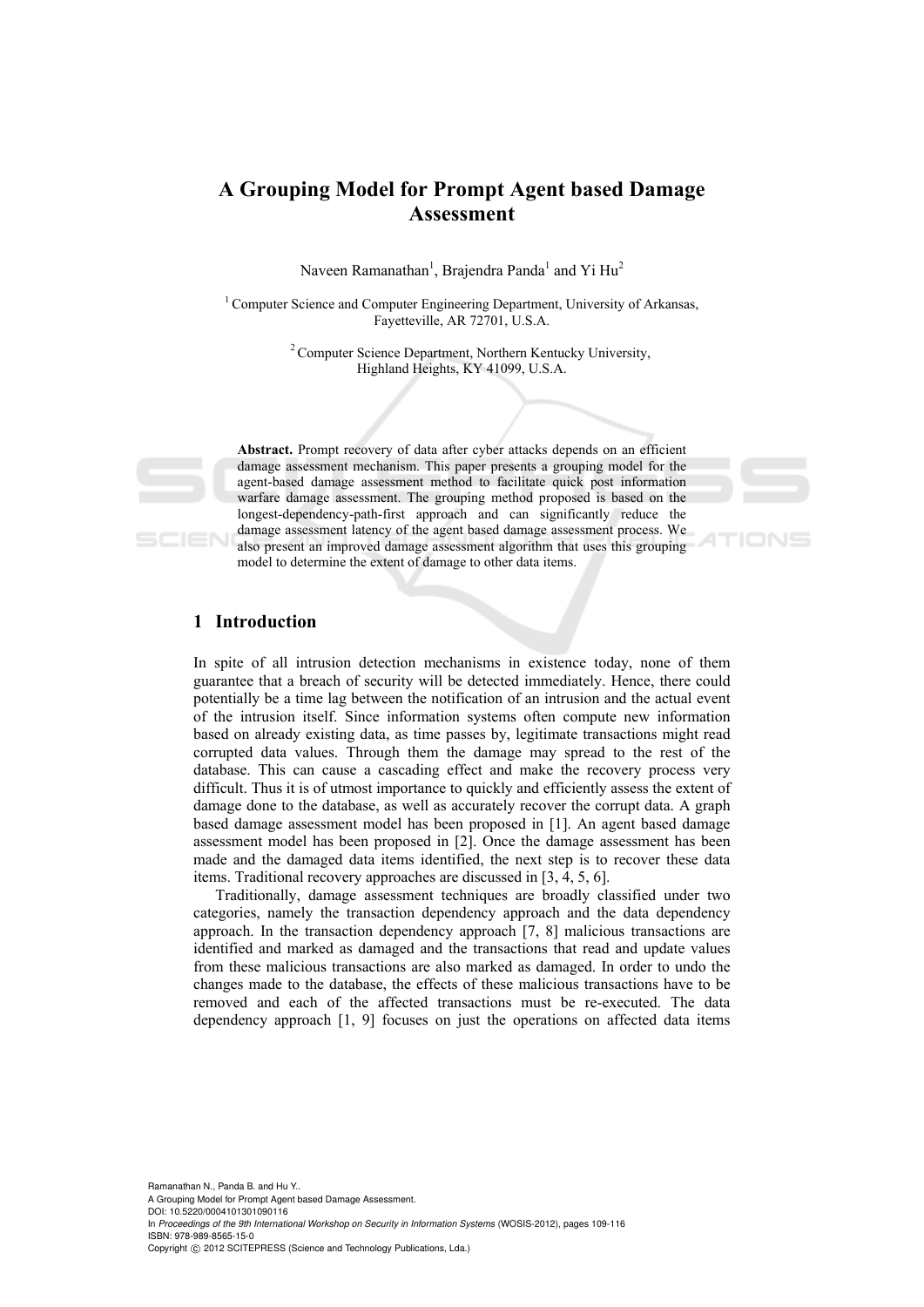within a transaction. Thus only those operations need to be undone and redone in order to restore the database back to the original state. Our research utilizes the data dependency approach described. An agent-based damage assessment model was proposed in [2] where individual agents are assigned a group of data items and each agent performs damage assessment and recovery in parallel. Although this method could prove to be efficient to perform damage assessment in systems that process large volumes of data, the research does not address the non-trivial task of determining a systematic approach to group data items amongst agents. It is of utmost importance to group related data items together in order for the agent based damage assessment to work.

# **2 The Model**

Our research focuses on the issue of grouping described in the agent based damage assessment model proposed in [2]. We utilize the concept of the graph-based approach described in [1] in order to perform grouping. In the agent-based damage assessment model, each agent is responsible for a group of data items. The agents then perform damage assessment and recovery on their group of data items in parallel. Hence the damage assessment and recovery can be done speedily. However, as mentioned above, for this model to be effective, it is vital that an efficient approach to group data items amongst agents be developed. We propose one such grouping mechanism that could significantly improve the efficiency of agent based damage assessment. The grouping mechanism utilizes a longest-dependency-path-first approach which is discussed in the following section. The greatest advantage with this scheme is that the groups can be pre-computed. When the intrusion detection system notifies the agents of the initial set of damaged data items, we have agents ready with their set of data items which are grouped logically based on dependencies. This would enable the agents to run the damage assessment phase in parallel and greatly reduce latency of the damage assessment process. We have also proposed an improved agent based damage assessment mechanism that efficiently utilizes the result of the grouping process in order to perform damage assessment.

#### **2.1 Grouping Algorithm**

The grouping algorithm is responsible for assigning nodes to various groups based on their dependencies in the graph. The algorithm takes as input the constructed graph and assigns all the nodes to groups, which in turn are used for damage assessment.

Before introducing the algorithm, we explain the term "distance/index." The distance/index of a node is defined as the number of hops that must be taken to reach that particular node from a given root node(s).

For instance, in Figure 1, the distance/index of node '2' is 1 (from root node '1') and the distance/index of node '7' is 2 (from root node '5'). It is to be noted that a node can have only one distance/index although it may be reachable from two or more root nodes. In Figure 1, node '3', '4' and '9' for example can be reached from both root nodes '1' and '5'. Thus node '3' can potentially have two indexes 2 (from root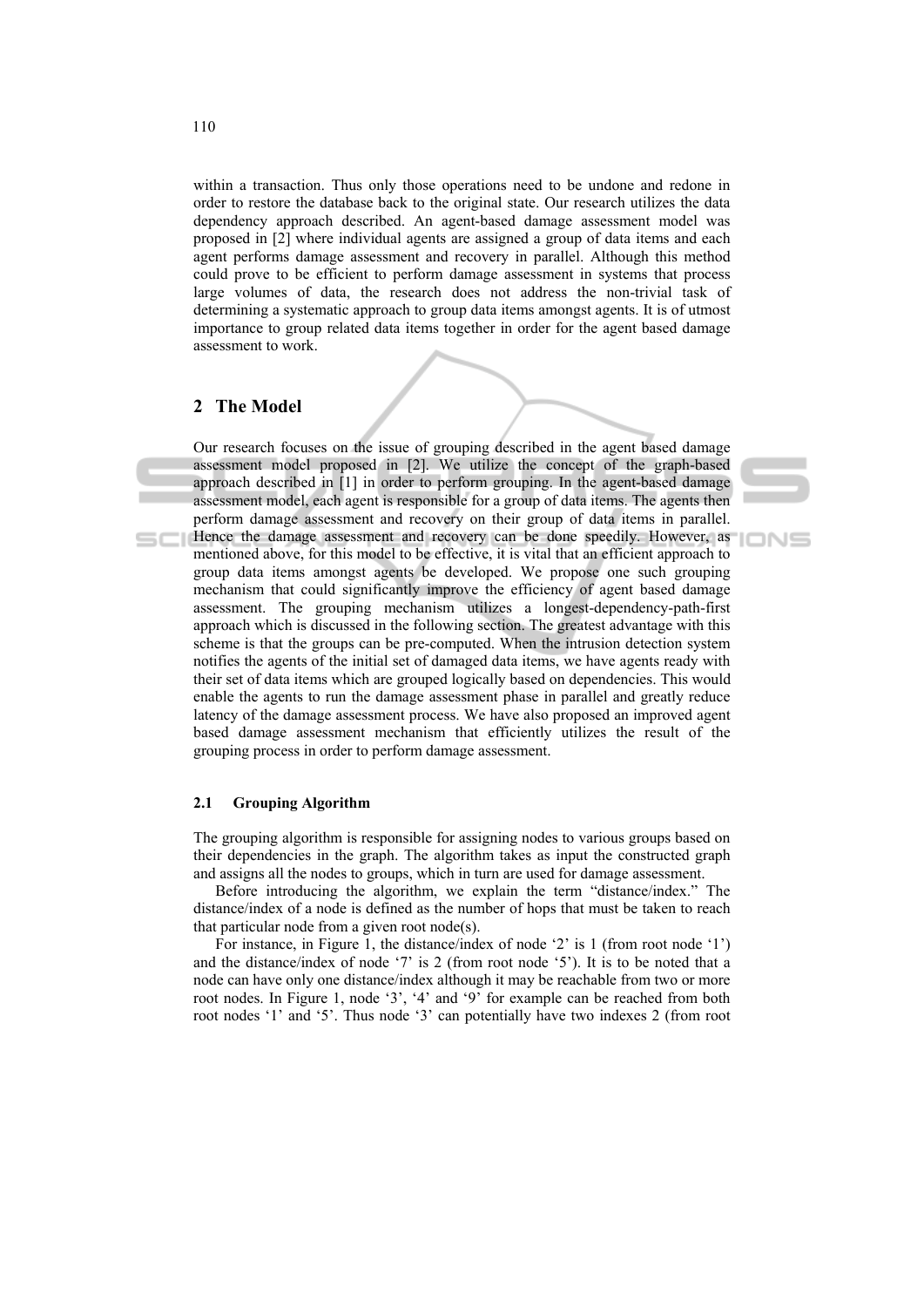node 1) and 3 (from root node 5). In such a situation, the node is assigned the higher of the two distance/index values. In this case, node '3' gets an index of 3. The reason for choosing the higher distance/index value is explained in the following algorithm.



- 8.1 Check if node in group is a leaf node.
- If 'yes', add leaf node to same group as its parent node.
- If 'no', add node to the same group as its immediate parent or child node.
- 9. End

Step 1 of the algorithm reads in values of nodes from a text file. The file contains nodes in a multi line format  $(P^*, C_1, C_2, \ldots, C_n)$ , where P denotes a parent node and  $C_1, C_2, \ldots, C_n$  denote its respective child nodes. A parent node denoted by a  $\cdot^*$ represents a root node. As stated in the earlier section, a graph may contain more than one root node.

Step 2 of the algorithm links these parent-child relationships and constructs a complete graph.

In step 3, the root node from the graph is taken as a reference and the distance to each reachable leaf node from that particular root node is estimated. This step is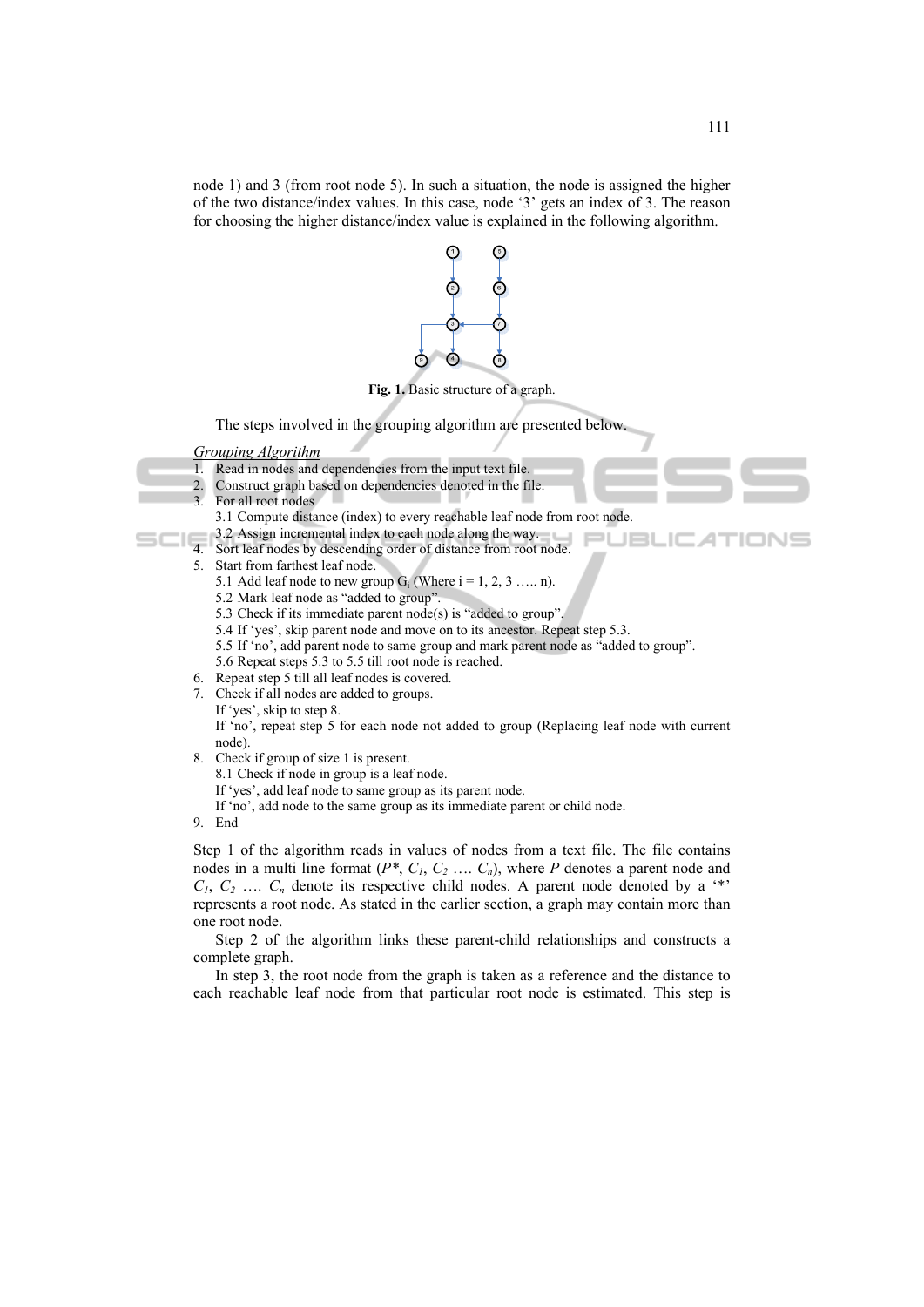repeated for all root nodes in the graph. Also, each internal node along the path to a particular leaf node is assigned an index (which is the distance from the root node).

It is to be noted that an internal node may appear more than once in different paths to individual leaf nodes, thus having multiple indexes. In such a situation, the internal node is assigned an index which is the highest of all its computed indexes. This ensures that the node belongs to the longest possible path to that particular leaf node.

Once all possible distances from all root nodes in the graph to all its respective reachable leaf nodes are computed, step 4 of the algorithm sorts these distances in descending order. This is done in order to group nodes based on the longestdependency- path-first approach.

Step 5 forms the most important part of the algorithm. Starting from the farthest reachable leaf node computed in the above step, the leaf node is added to a new group and marked as 'added to group'. Then the immediate parent of the leaf node is added to the same group contingent upon whether or not it is marked as 'added to group'. This is done at each step to ensure that a node does not appear in more than one group. If the parent node is not marked, it is added to the same group, otherwise it is skipped and the algorithm proceeds to its parent node and so on till the respective root node is reached.

The algorithm then proceeds to the next farthest leaf node and follows the same process till all leaf nodes are covered.



Finally, when all nodes are grouped, step 7 checks for groups that contain a single node in them. In such a case, if the node contained in the group were a leaf node, it is added to the same group as its immediate parent. If the node were any other, it is added to the same group as its immediate parent node (in case of an internal node) or its immediate child node (in case of a root node).

#### **2.2 Damage Assessment Algorithm**

The damage assessment process determines the extent of propagation of damage amongst data items by building a damaged list. An initial list of damaged data items is produced by the intrusion detection system. The agents are then notified about these data items and then they proceed to check damage to their list of data items and continually add to the damaged list.

The algorithm shown below illustrates one method in which damage assessment can be done on the grouped nodes.

#### *Damage Assessment Algorithm*

1. IDS notifies the co-coordinator C agent about the intrusion.

2. Co-coordinator agent C notifies all the other agents  $A_i$  (i = 1, 2, 3...n) about the initial set of damaged nodes.

- 3. Set  $R_{iA} = 0$  for all agents. (Where j = Round number and A = Agent ID).
- 4. For all agents Ai, check if damaged node present in list.

4.1.If 'yes':

- 4.1.1.Perform damage assessment.
- 4.1.2.Update damaged list.
- 4.1.3. Count number of nodes with external dependencies  $(D_A)$ .
- 4.1.4. Increment  $R_{iA}$ .
- 4.1.5.Update DA.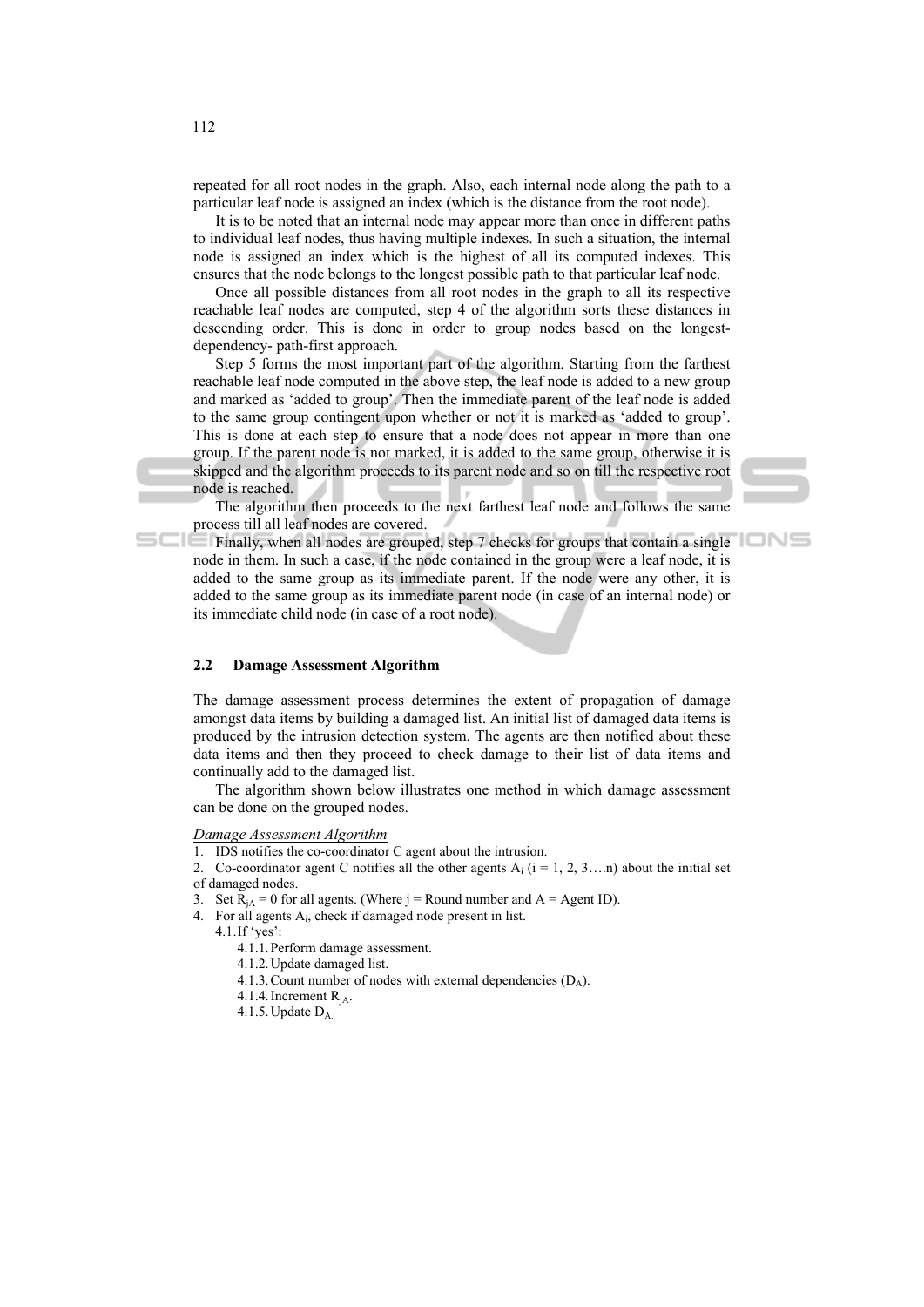4.2.If 'no':

4.2.1. Count number of nodes with external dependencies  $(D_4)$ .

- 4.2.2.Wait on completion or round 1 of agents with damaged nodes.
- 4.2.3. While  $R_{iA} < 1$ 
	- 4.2.3.1. Initiate agents.
	- 4.2.3.2. Read damaged list.
	- 4.2.3.3. Perform damage assessment.
	- 4.2.3.4. Update damaged list.
	- 4.2.3.5. Increment  $R_{iA}$ .
	- 4.2.3.6. Update DA.
- 5. Initiate agents.
- 6. Read damaged list.
- 7. Perform damage assessment.
- 8. Update damaged list.
- Check if last node reached. 9.1 If 'yes', update  $R_{iA}$  to F. 9.2 If 'no', increment  $R_{iA}$ , then repeat step 6.
- 10. End.

sci

The damage assessment phase can be run pseudo-parallelly. In the first step, the intrusion detection system (IDS) notifies the co-coordinator agent C about the initial list of damaged nodes. At this point, execution of all transactions is stopped. A copy

of the system log is saved from the time of the notification till the time the last transaction was executed. In the next step, the co-coordinator agent notifies all the other agents about the initial set of damaged nodes. Since the grouping is done preemptively, all agents check their respective lists for the presence of these damaged nodes. The damage assessment further takes place in multiple rounds.

In the first round, the agents responsible for these initial set of damaged nodes run in parallel to identify other nodes in their list that are damaged and update the damaged list. They then update the round number  $R<sub>iA</sub>$  to 1. Once they are done, the other agents read from the damaged list in parallel to determine which of their nodes are damaged. The agents then update the damaged list as and when they identify a damaged node in their respective group.

Once all the agents have read from and updated the damaged list, the same protocol is followed again. All agents read from the damaged list in parallel and update the damaged list with the damaged nodes. At the end of each step, agents also check to see if the execution has reached the last node in its group. If so, the agent updates  $R_{iA}$  to F (*finished*). Else  $R_{iA}$  is updated to the current round number and the agent then proceeds to read from the damaged list again. All agents follow the steps until they have finished assessing all nodes in their group.

An agent enters a dormant state when it determines that none of its nodes are further dependent on any other data items belonging to other agents. At this point, it can notify all the other agents that it has completed damage assessment on its list of data items. This state is reached when all the agents enter F (*finished)* in the damaged list.

Since grouping does not depend on the notifications from the IDS, it can be done beforehand. As transactions are executing, an agent can almost immediately identify the extent of propagation of damage amongst its data items based on their dependencies. Furthermore, if the damaged node is present nearer to the top level of the graph, a large set of nodes beneath the damaged node can be marked as damaged

IONS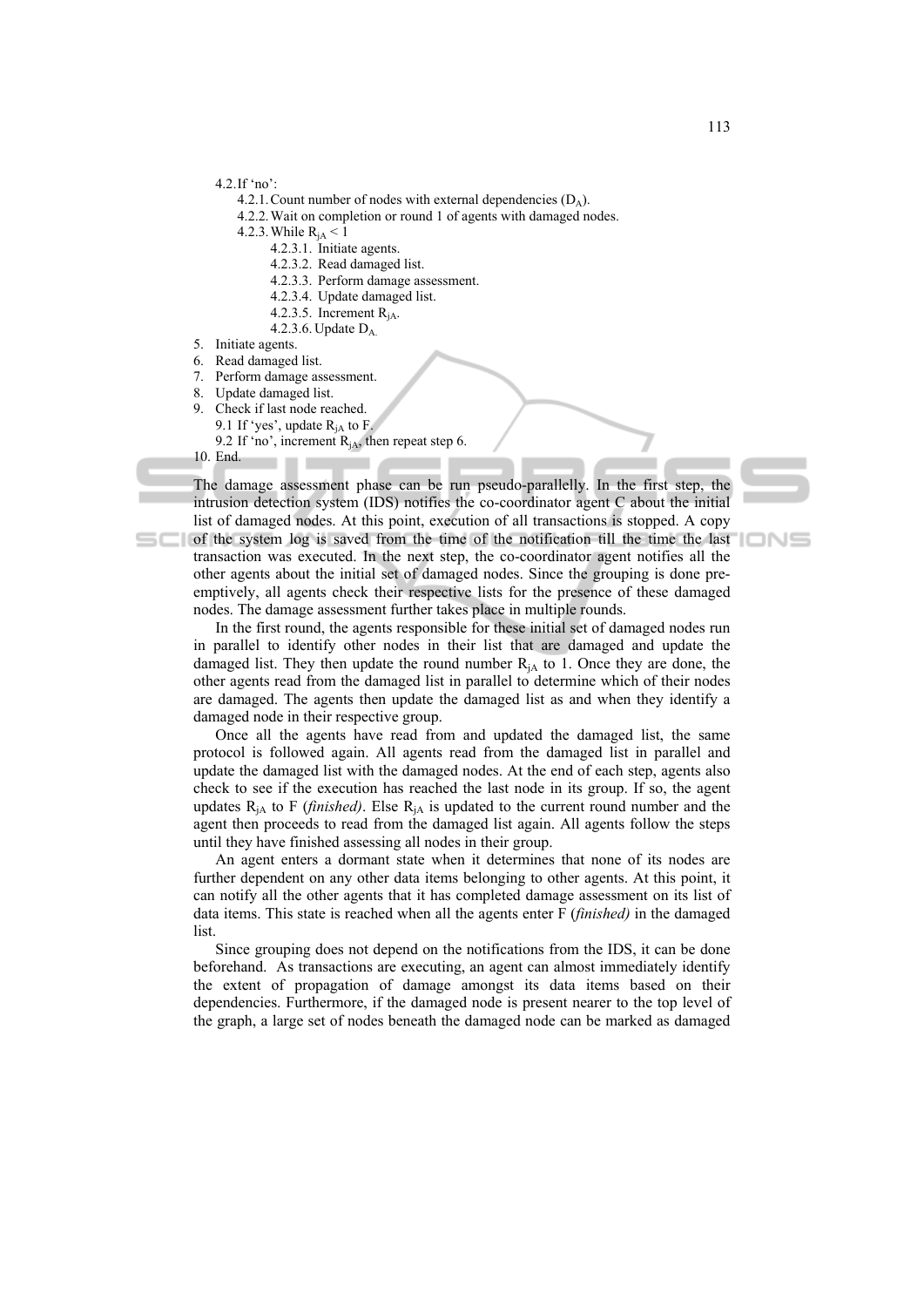and added to the damaged list. This in turn would help the other agents perform their damage assessment faster as more comprehensive list of damaged nodes are available to them.

## **3 Experiments and Discussions**

In order to demonstrate the working of the grouping model described in the previous section, a set of simulations were performed. The objective of each simulation was to understand how grouping works under practical circumstances and also how it enhances the efficiency of damage assessment. A variety of graphs were constructed and various possible dependencies amongst nodes were taken into account. These graphs were used to run the grouping algorithm and also determine how they assisted damage assessment. The simulations were implemented using the Java 1.6.0 programming language.

This section illustrates the analysis of damage assessment on Graph 2 illustrated in Figure 2. The damage assessment algorithm described in the previous section was run on the graph in two scenarios. In the first scenario, the nodes were grouped based on our grouping algorithm and in the second scenario, the nodes were grouped randomly. The results of the total number of writes into the damaged list required to complete

damage assessment by agents were compared.



**Fig. 2.** Graph 2 and the grouping result.

The assumptions for our simulations are as follows. The initial set of damaged nodes are identified by the IDS and broadcasted to the agents via the co-coordinator agent. The number of agents assigned to the random groups generated for a given graph is same as the number of groups generated by our grouping algorithm.

We considered six different cases in which the nodes are grouped amongst agents randomly. Table 1 to Table 6 show the groups, nodes in each group that were randomly assigned and the agent responsible for each group. The degree of randomness was varied. Damage assessment was then performed on these groups and the results obtained were then tabulated and compared with that of damage assessment done with our grouping algorithm.

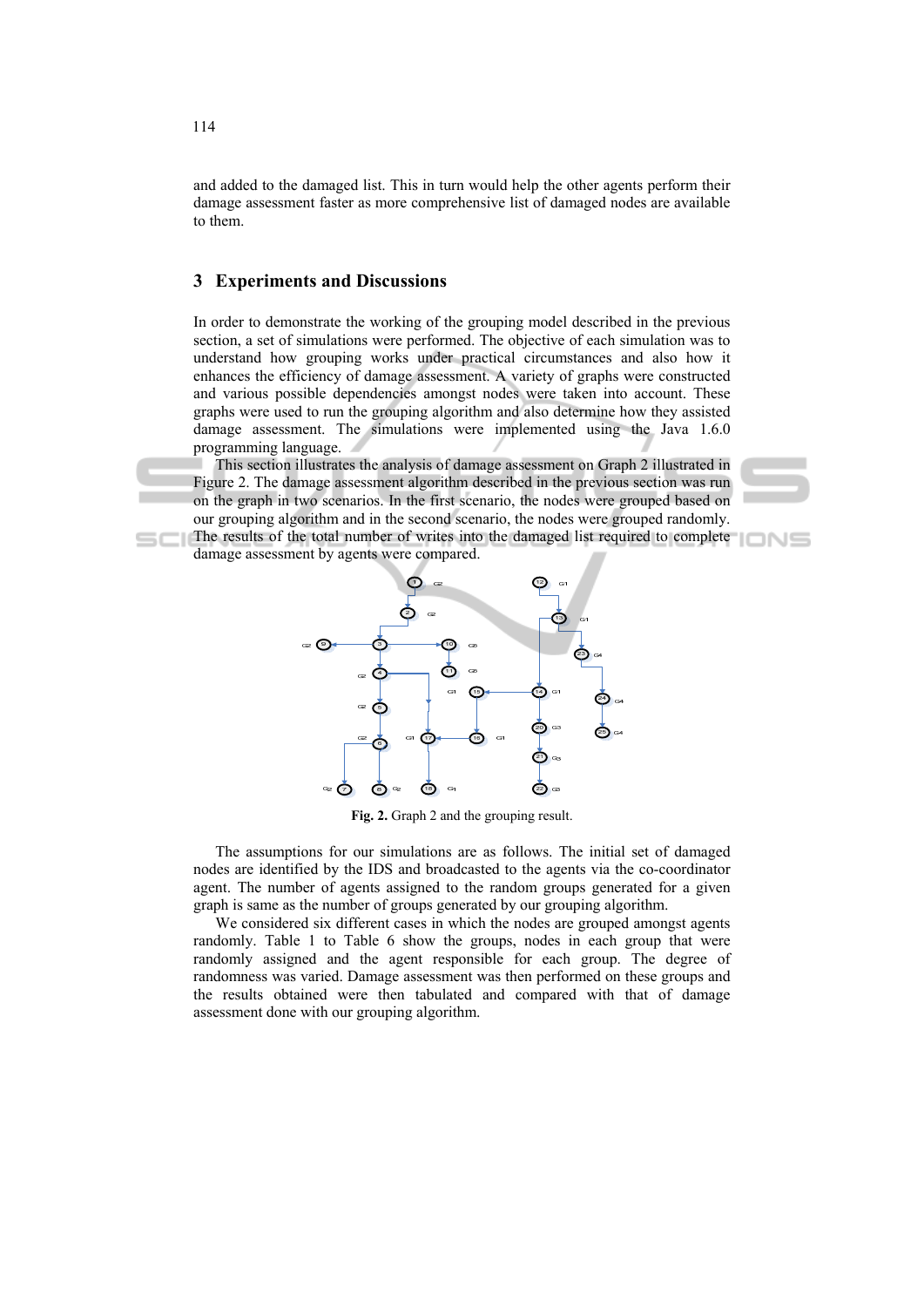|  |  |  | Table 1. Random node assignment case 1. |  |  |
|--|--|--|-----------------------------------------|--|--|
|--|--|--|-----------------------------------------|--|--|

|                | Group<br>assigned | Nodes Assigned<br>(Randomly) |
|----------------|-------------------|------------------------------|
| A <sub>1</sub> | G1                | 1,2,6,7,8,22,23              |
| A <sub>2</sub> | G <sub>2</sub>    | 10,11,13,20,21               |
| A <sub>3</sub> | G <sub>3</sub>    | 3.4.5.9                      |
| A <sub>4</sub> | G4                | 12,24,25                     |
| A5             | G5                | 14, 15, 16, 17, 18           |

**Table 2.** Random node assignment case 2.

| Agent          | Group<br>assigned | Nodes Assigned<br>(Randomly) |
|----------------|-------------------|------------------------------|
| A1             | G1                | 6,7,8,22,23                  |
| A <sub>2</sub> | G2                | 9, 10, 11, 21                |
| A <sub>3</sub> | G <sub>3</sub>    | 1,2,3,4,5,18,20              |
| A <sub>4</sub> | G4                | 12,13                        |
| A5             | G5                | 14, 15, 16, 17, 24, 25       |

**Table 3.** Random node assignment case 3.

| Agent          | Group<br>assigned | Nodes Assigned<br>(Randomly) |
|----------------|-------------------|------------------------------|
| A1             | G1                | 4, 6, 13, 22, 23             |
| A <sub>2</sub> | G <sub>2</sub>    | 9, 10, 11, 21                |
| A <sub>3</sub> | G <sub>3</sub>    | 12,5,18,20                   |
| A <sub>4</sub> | G4                | 1, 2, 3, 14, 15,             |
| A5             | G5                | 7,8,16,17,24,25              |

**Table 4.** Random node assignment case 4.

| 12, 14, 15, 16, 18<br>G1<br>A1<br>A <sub>2</sub><br>1,2,3,9,10,11,17<br>G <sub>2</sub><br>13,23,24,25<br>A <sub>3</sub><br>G <sub>3</sub><br>A <sub>4</sub><br>G4<br>4,5,6,7,8 | Agent | Group<br>assigned | Nodes Assigned<br>(Randomly) |  |
|--------------------------------------------------------------------------------------------------------------------------------------------------------------------------------|-------|-------------------|------------------------------|--|
|                                                                                                                                                                                |       |                   |                              |  |
|                                                                                                                                                                                |       |                   |                              |  |
|                                                                                                                                                                                |       |                   |                              |  |
|                                                                                                                                                                                |       |                   |                              |  |
| A5<br>20,21,22<br>G5                                                                                                                                                           |       |                   |                              |  |

**Table 5.** Random node assignment case 5.

| Agent          | Group<br>assigned | Nodes Assigned<br>(Randomly) |  |
|----------------|-------------------|------------------------------|--|
| A <sub>1</sub> | G1                | 10, 11, 12, 14, 16, 18       |  |
| A <sub>2</sub> | G <sub>2</sub>    | 1, 2, 3, 15, 17              |  |
| A <sub>3</sub> | G <sub>3</sub>    | 4, 5, 9, 13, 22              |  |
| A4             | G4                | 6,7,8,20,21                  |  |
| A5             | G5                | 23, 24, 25                   |  |

| Group<br>Agent<br>assigned |                | Nodes Assigned<br>(Randomly) |
|----------------------------|----------------|------------------------------|
| A <sub>1</sub>             | G1             | 4, 12, 14, 15, 16, 17, 18    |
| A <sub>2</sub>             | G <sub>2</sub> | 1,2,3,5,6,7,8,9,13           |
| A <sub>3</sub>             | G <sub>3</sub> | 20, 21, 22                   |
| A <sub>4</sub>             | G4             | 23, 24, 25                   |
| A <sub>5</sub>             | G5             | 10,11                        |

Table 7 illustrates the results obtained. It can be seen that the nodes when grouped based on our grouping algorithm greatly reduce the damage assessment latency. The damaged list is generated in minimum possible writes. Also, it can be seen from Table 7 that our algorithm will not go into a state of deadlock while other grouping methods suffer from this problem if the nodes are not assigned to the groups logically.

**Table 7.** Performance evaluation on graph 2.

| Graph   | Initial<br>damaged<br>nodes | Number of<br>writes (our<br>algorithm) | Number of writes (Random grouping) of the form $m+nD$ (where<br>$m =$ number of writes and nD number of agents in deadlock. |        |        |        |        |        |
|---------|-----------------------------|----------------------------------------|-----------------------------------------------------------------------------------------------------------------------------|--------|--------|--------|--------|--------|
|         |                             |                                        | Case 1                                                                                                                      | Case 2 | Case 3 | Case 4 | Case 5 | Case 6 |
| Graph 2 |                             |                                        |                                                                                                                             | $4+4D$ | $5+5D$ | $5+5D$ | $5+5D$ | $5+5D$ |
|         | 4, 13                       | 4                                      |                                                                                                                             | Q      | 12     | 11     |        | h      |
|         | 2, 15, 24                   |                                        |                                                                                                                             | 10     | $6+5D$ | $7+3D$ | 12     | $6+4D$ |